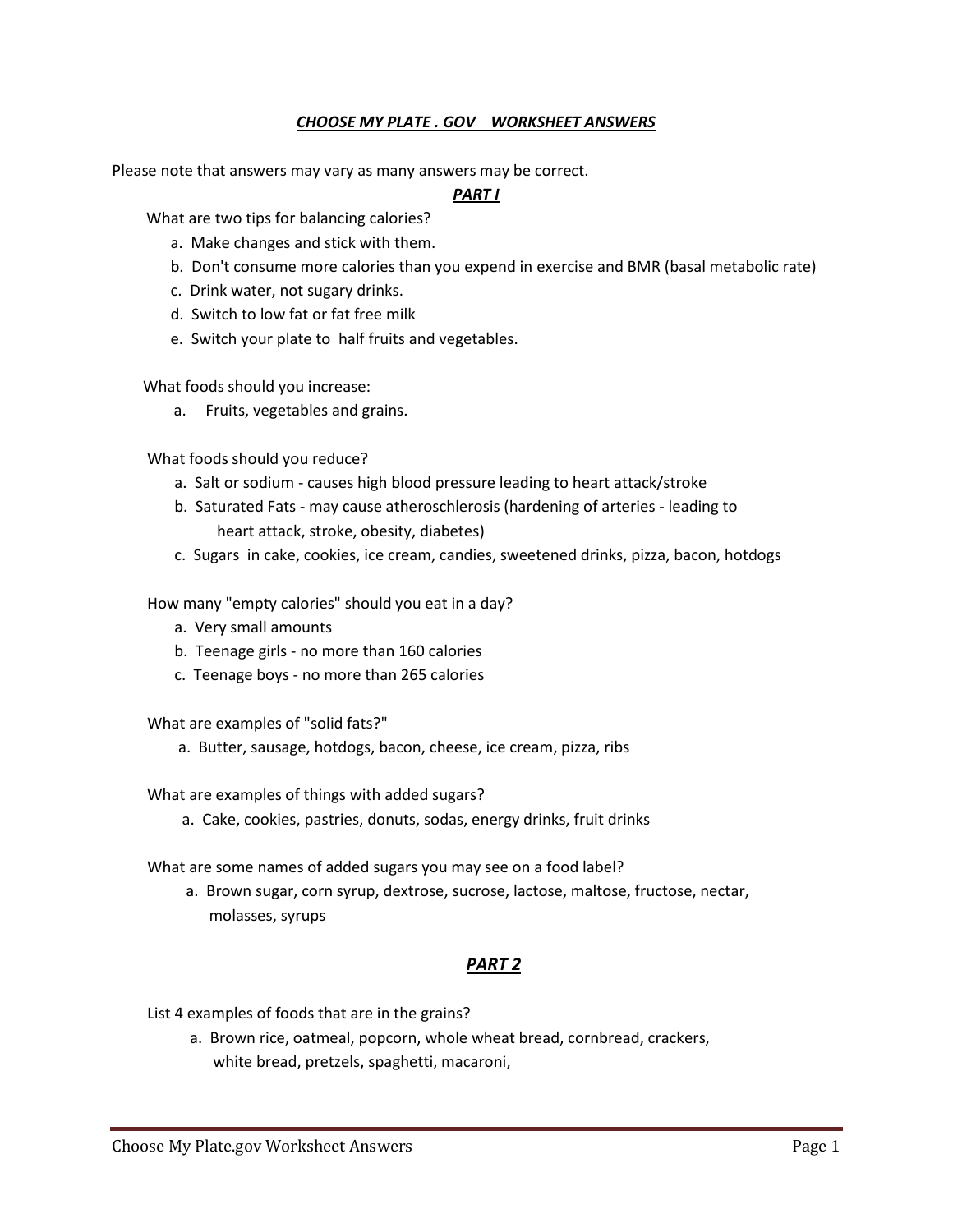What are the 2 types of grains? Which one is better for you?

- a. Whole grains & refined grains
- b. Whole grains are better for you.

How much each day is need? (BY YOU)

 a. Teenage girls - 6 ounces Teenage boys - 8 ounces What counts as an ounce?

a. 1 slice of bread, 1 cup cereal, 1/2 cup cooked rice

List 2 health benefits you can get from eating grains.

- a. Decrease heart disease
- b. Decrease constipation

What are 2 tips they give to help you get your whole grains for the day?

- a. Eat brown rice, not white
- b. Eat whole wheat break, not white
- c. Mix in dishes (like barley into soup)
- d. Use whole grain flour in making breads and snacks
- e. Eat popcorn.

## *PART 3 (VEGETABLES)*

List 4 examples of foods that are in the vegetables.

 a. Asparagus, green beans, broccoli, spinach, black beans, tomatoes, avocado, kidney beans, potatoes, squash, corn, cabbage,

How much vegetables each day is needed? (BY YOU)

a. Teenage Girls 2-1/2 cups b. Teenage Boys - 3 cups

## What counts as a cup?

- a. 1 cup raw vegetables b. 1 cup cooked vegetables c. 6 baby carrots or 1 sm carrot
	- d. 2 cups raw leafy greens (lettuce, spinach)

List 2 health benefits you can get from eating vegetables.

- a. Reduce heart disease
- b. Reduce the risk of some cancers
- c. Reduce obesity
- d. Reduce Type 2 Diabetes
- e. Keep from getting high blood pressure

What are 2 tips they give to help you get your vegetables in for the day?

a. Buy fresh vegetables in season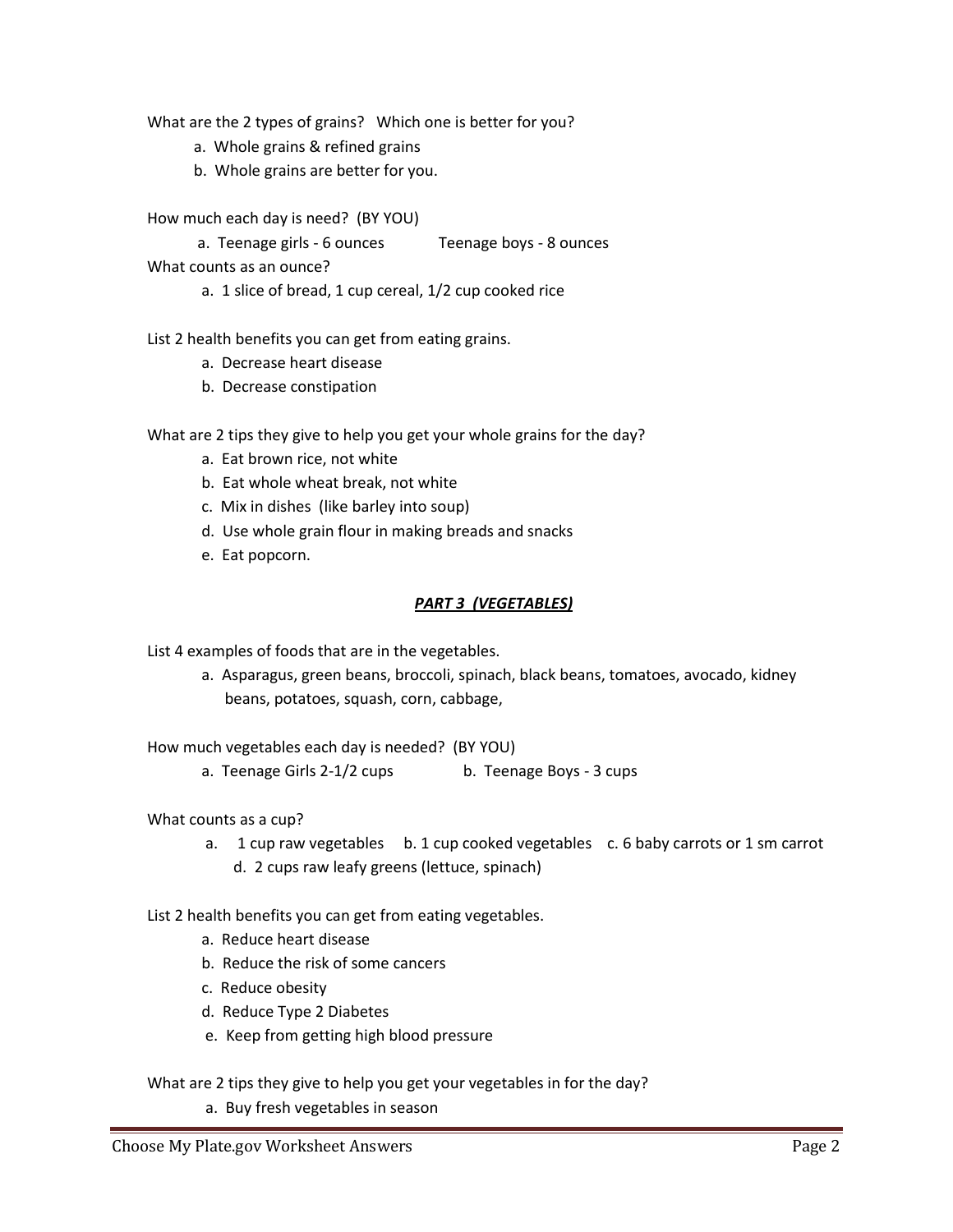- b. Try crunchy vegetables, raw
- c. Stock up on frozen vegetables
- d. Shred carrots/zucchini into meatloaf and casseroles, muffins, or breads

# *PART 4 (FRUITS)*

List 4 examples of foods that are in the fruits.

 a. aAples, apricots, grapefruit, cherries, pears, lemons, limes, peaches, mangos, strawberries, cantaloupe, honeydew melon, watermelon

How much day is needed? (BY YOU)

a. Teenage Girls 1-1/2 cups b. Teenage Boys - 2 cups

What counts as a cup?

1. 1 cup juice, 1 cup fruit, 1/2 cup dried fruit, 1/2 large apple, 1 small apple

List 2 health benefits you can get from eating fruits.

- 1. Decrease heart disease
- 2. Protect against some cancers
- 3. Decrease obesity & type 2 diabetes
- 4. Lower your blood pressure
- 5. Reduce kidney stones

What are 2 tips they give to help you get your fruits for the day?

- a. Keep a bowl of fruit handy
- b. store some in the refrigerator
- c. Get fresh fruits in season
- d. It's better to have the whole fruit rather than fruit juice.
- e. Choose fruit canned with water and not with syrup.

# *PART 5 (MILK GROUP)*

List 4 examples of foods that are in the milk or dairy group?

a. Milk, cheese, yogurt, ice cream, pudding, cottage cheese

How much each day is needed in the dairy group?

a. 3 cups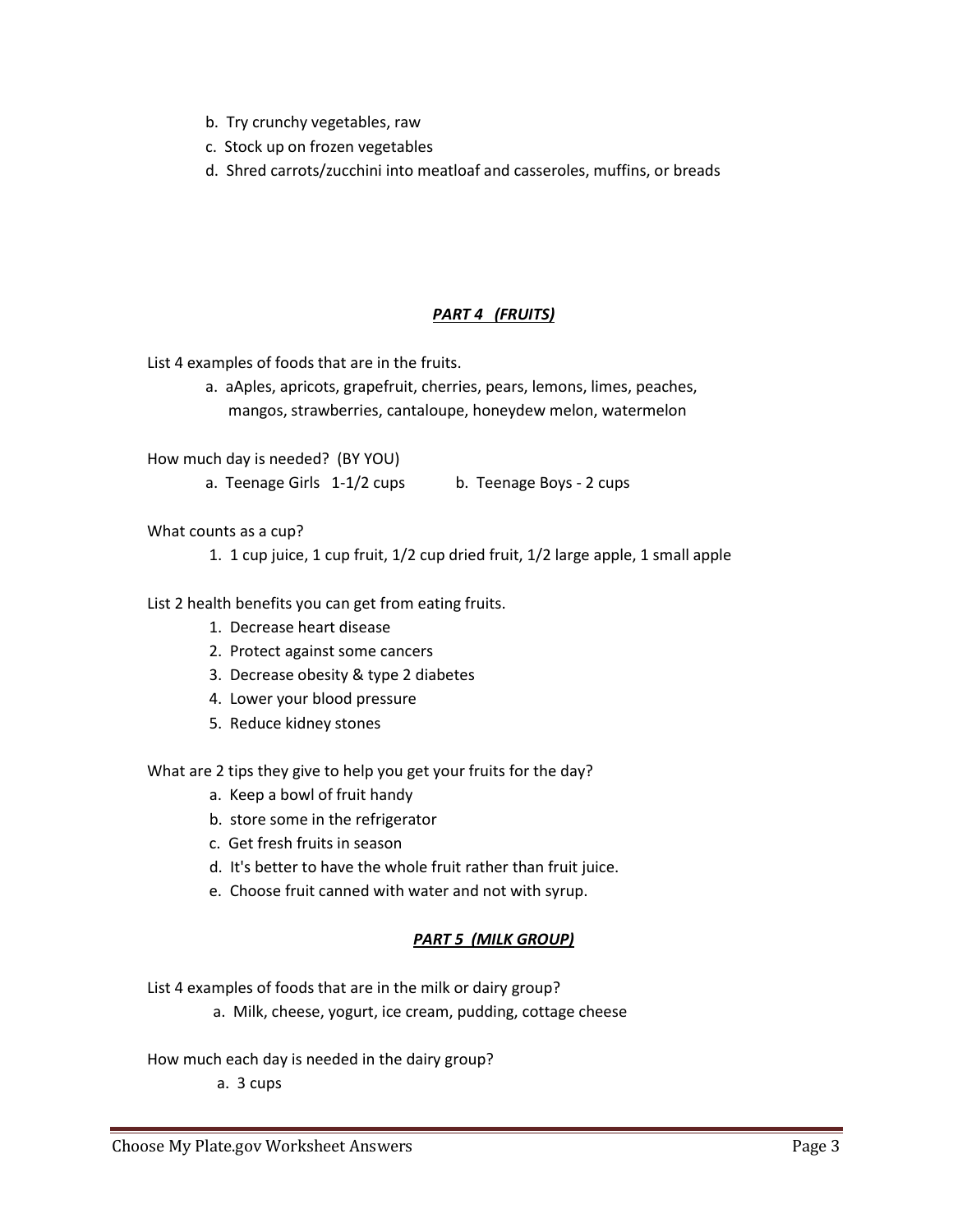What counts as a cup?

a. 1 cup milk, 8 oz yogurt, 1-1/2 oz cheese; 2 cups cottage cheese

List 2 health benefits you get from drinking or eating dairy products?

- a. Iimprove bone health
- b. Reduce osteoporosis (softening of bones)
- c. Decrease heart disease and decrease type 2 diabetes

What are 2 tips they give to help you make good choices about dairy products

- a. Choose fat free or low fat milk
- b. Choose fat-free or low fat yogurt
- c. Make dip from yogurt.
- d. Use cheese sparingly in casseroles
- e. Avoid using unpasteurized milk

#### *PART 6 (PROTEIN GROUP)*

List 4 examples of foods that are in the Protein Group.

a. Beef, pork, chicken lamb, turkey, duck, fish, nuts, eggs, shellfish, beans, soy

How much is needed each day by you?

a. girls  $-5 oz$  b. boys  $-6-1/2 oz$ 

- What counts as an ounce?
	- a. Small steak, small hamburger, 1 can tuna, 1 small chick breast half; 1 egg
	- b. 1/2 oz nuts, 2 tbsp peanutbutter

List 2 health benefits you can get from eating protein.

- a. Supplies protein for building blocks for bones, muscle, cartilage,
- b. Decrease Cardiovasular disease
- c. Provides iron

What are 2 tips they give to help you make wise choices with the protein group?

- a. Pick lean meats
- b. Use skinless poultry
- c. Trim visible fat away
- d. Drain fat off while cooking